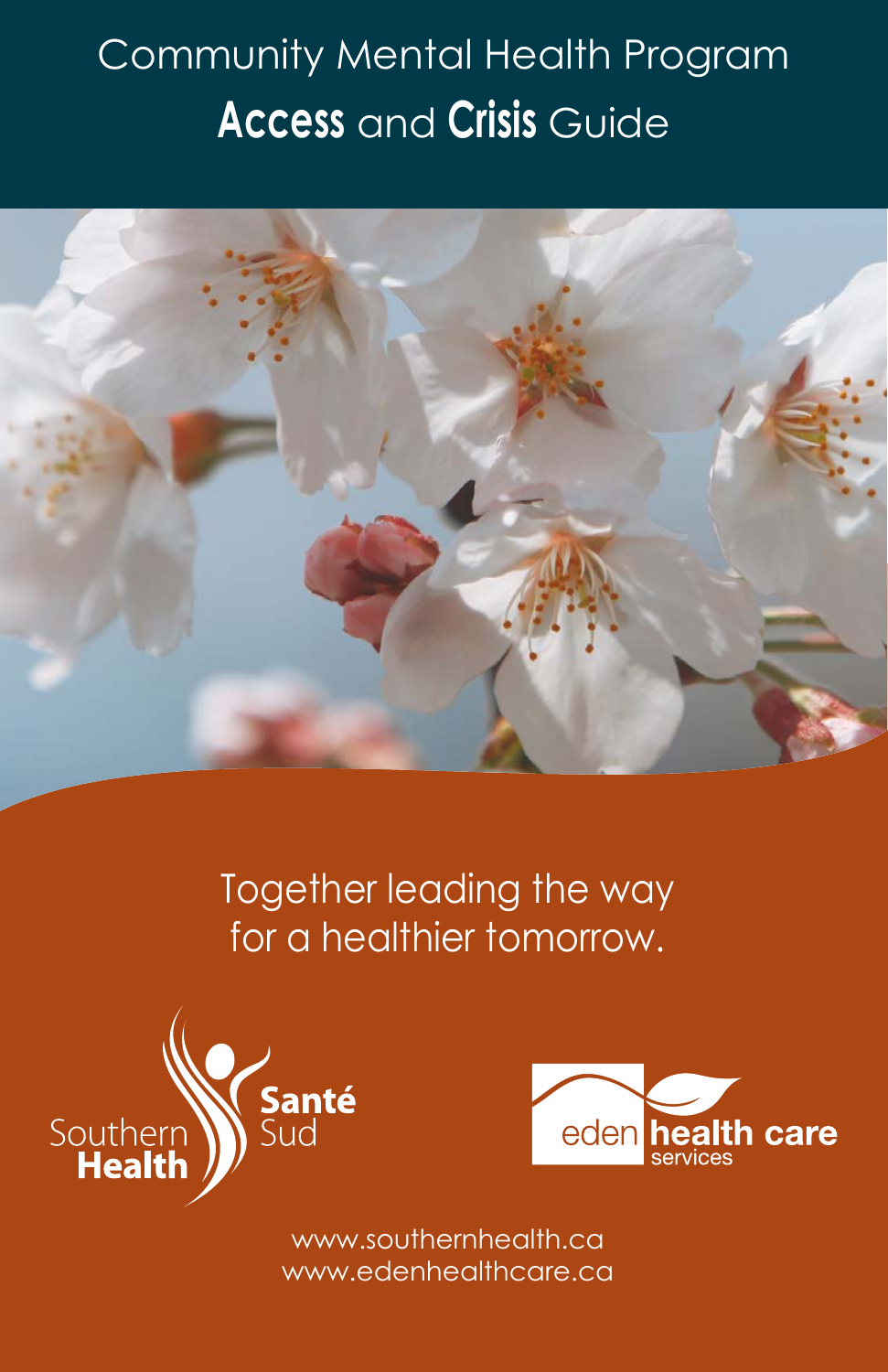## "One in 5 Canadians (6 million) will have a mental illness in their lifetime."

*Health Canada*

#### What is **Mental Health**?

- **n** feeling good about yourself
- **•** being able to cope with daily life
- **n** having healthy relationships with others
- **a** enjoying life
- **n** taking responsibility for your feelings and actions
- **a** being able to "bounce back" or recover from difficult situations

#### What is **Mental Illness**?

- $\Box$  a disorder of the brain which can affect a person's ability to think, relate to others and cope with life's demands
- **n** has many possible causes, some of which are not well understood
- can occur at any age

Positive mental health - feeling well, functioning well, and being resilient in the face of life's challenges - improves quality of life and is an important part of overall health and wellbeing, even when there are ongoing limitations caused by mental health problems and illnesses.

#### **Community Mental Health Services**

Assessment, counselling, education and referral services are available to adults, children, seniors and teens when mental health is a concern ... affecting home, school, work or social life. Psychiatry and psychology consultations are available in the region when necessary, following an assessment.

Services are provided in various communities across the region. Specialists services may only be available in certain locations.

**Are you dealing with a mental health concern?**

**Contact an ACCESS worker:**

**888-310-4593**

*If you would like to speak with someone immediately, refer to the Crisis Services*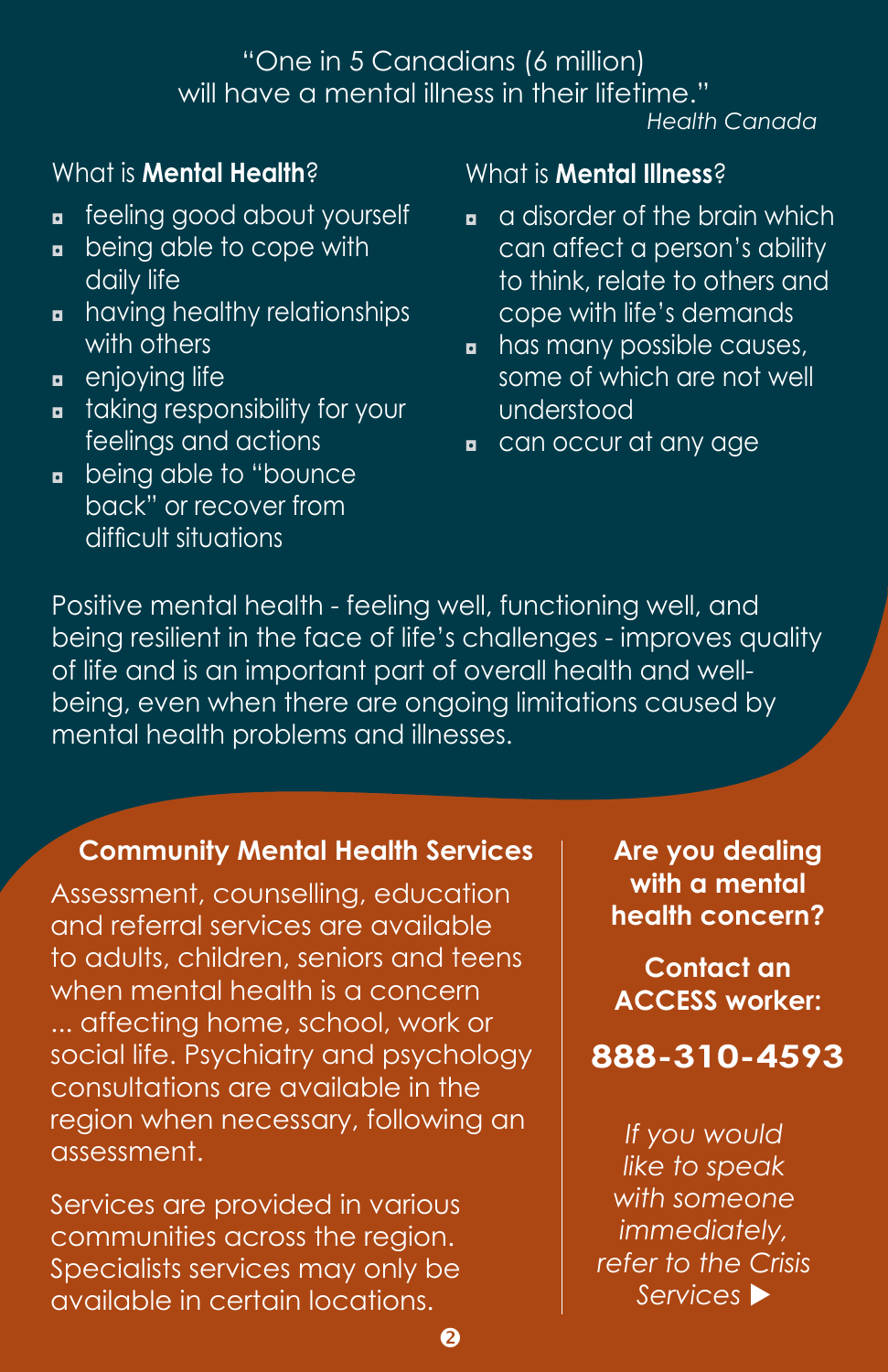Community Mental Health **CRISIS SERVICES**

Our professional service provides a broad range of confidential and voluntary crisis intervention.

A crisis may lead to feelings of:

anger

thoughts of suicide uncertainty fear depression

loss of control

We will assist you to resolve the current crisis, and explore the possibilities of new coping mechanisms for the future.

> Community Mental Health **CRISIS SERVICES**

# **888-617-7715**

**T** 204-326-9276 **(Steinbach)**

**T** 204-857-6369 **(Portage la Prairie)**

**T** 204-325-9700 **(Winkler)**

*or attend your local emergency department for immediate assistance*

❸

Print date: 10/2018 Mental Health